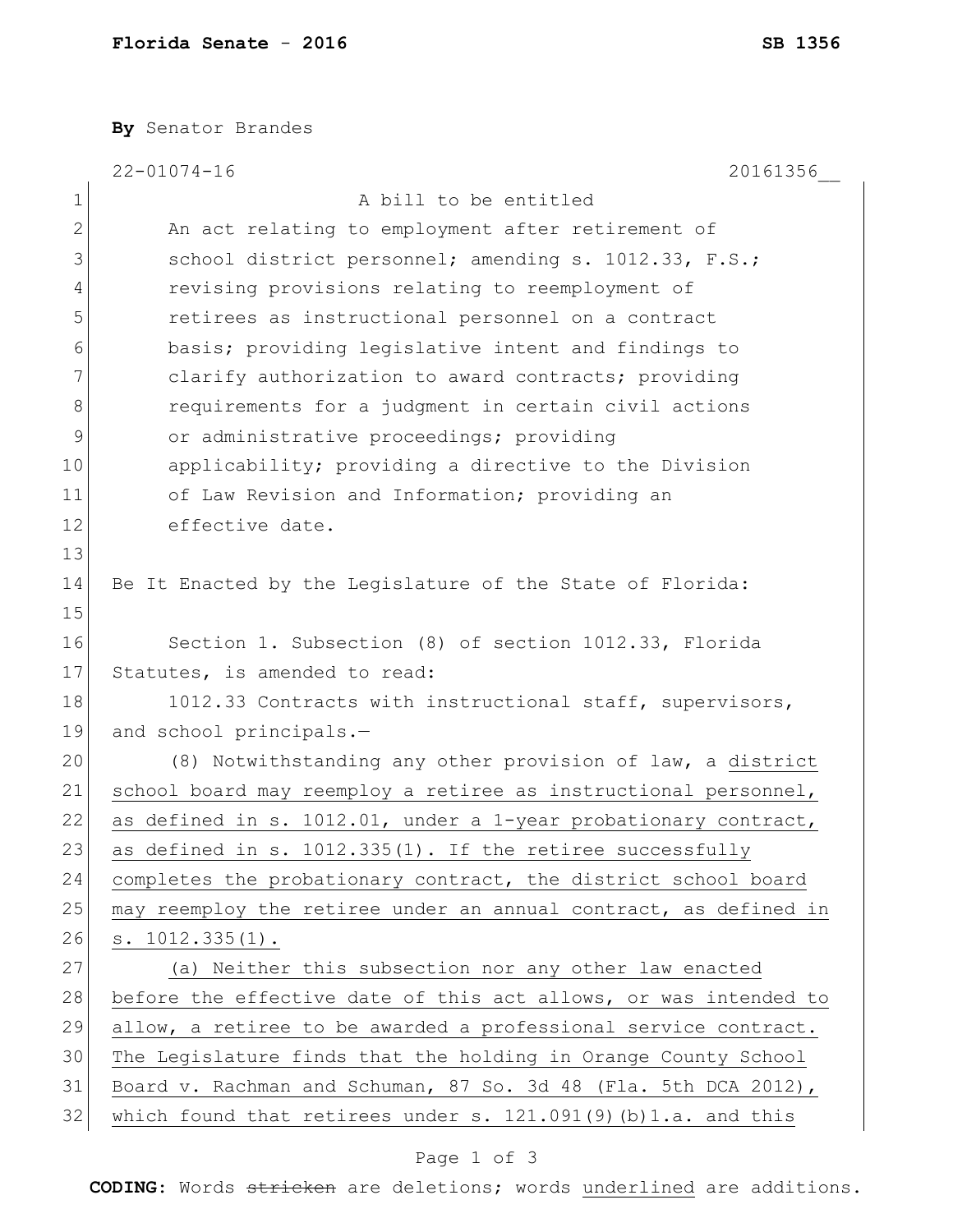22-01074-16 20161356\_\_ 33 subsection as enacted before the effective date of this act were 34 entitled to a professional service contract, was contrary to the 35 legislative intent at the time the statutes were enacted. The 36 Legislature finds that retirees under s. 121.091(9), regardless 37 of the retiree's date of retirement, and under this subsection 38 are not eligible, and were never eligible, to receive a 39 professional service contract under this section or any other 40 law. In a civil action or administrative proceeding, if a 41 classroom teacher was formerly retired and then reemployed by 42 the district school board pursuant to s. 121.091(9) and this 43 section as enacted before the effective date of this act, the 44 Legislature intends, in accordance with the findings expressed 45 in this subsection, that a judgment be entered against that 46 classroom teacher on any claim or cause of action against the 47 district school board, the district school superintendent, or a 48 district school board employee for not awarding that teacher a 49 professional service contract. 50 (b) This subsection does not void, is not intended to void, 51 and does not in any way impair any professional service contract 52 inadvertently awarded by a district school board to a retiree 53 before the effective date of this act retired member may 54 interrupt retirement and be reemployed in any public school. A 55 member reemployed by the same district from which he or she 56 retired may be employed on a probationary contractual basis as 57 provided in subsection  $(1)$ . 58 Section 2. The Division of Law Revision and Information is 59 directed to replace the phrase "the effective date of this act" 60 wherever it occurs in this act with the date this act becomes a 61 law.

## Page 2 of 3

**CODING**: Words stricken are deletions; words underlined are additions.